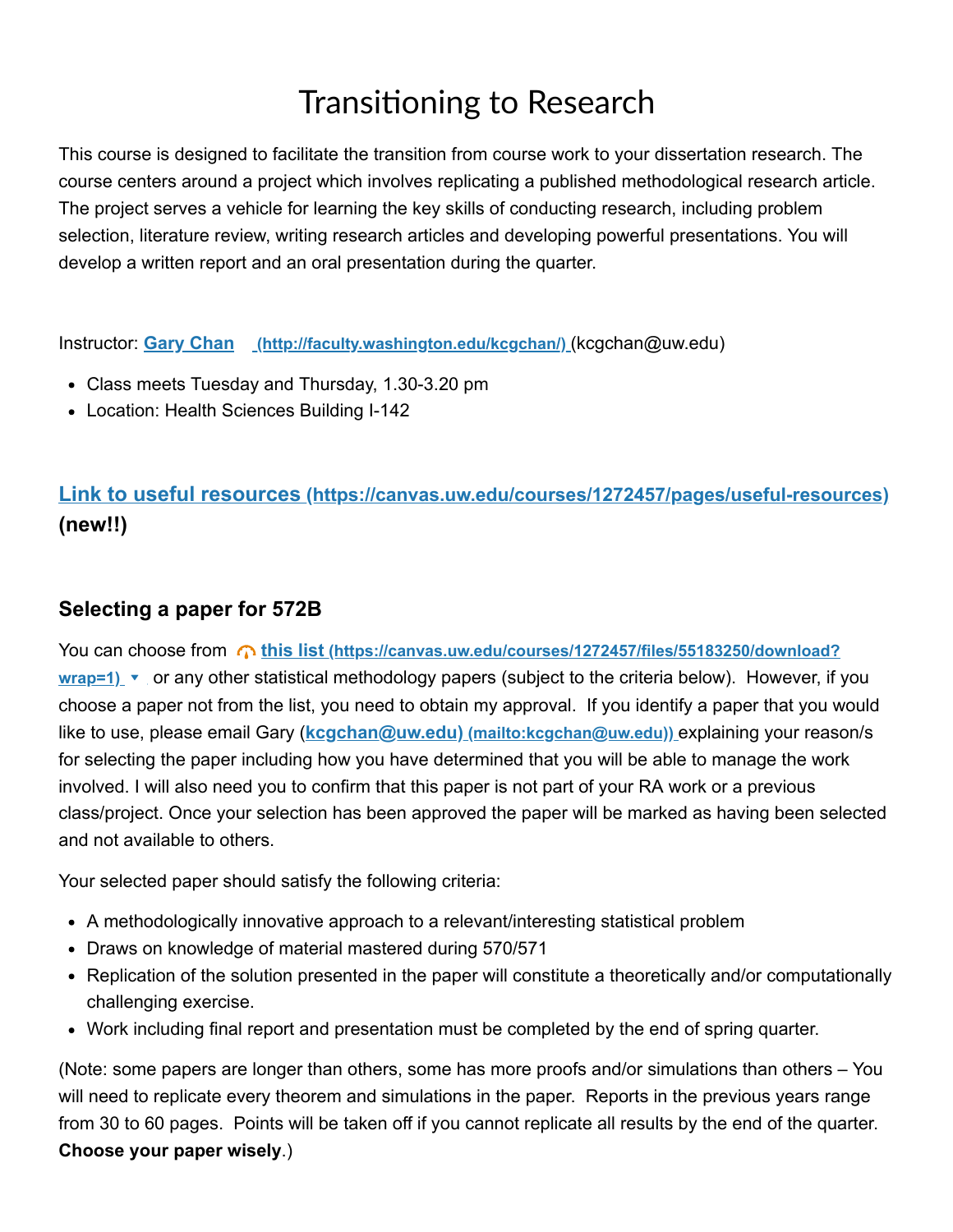- New to you, i.e. not the same as, or closely similar to papers you may have studied in this way for other courses/sequences or an RA
- The paper should not have been studied in previous years. A list of previous papers is available on Canvas.
- On a topic you find of interest.

Every student needs to select their own paper. Note that the paper needs to be approved by the instructor if they are not on the list, but **you need to email the instructor with your choice whether the paper is in the list or not**. At any time including before the course starts, you may email or request meeting with the instructor to discuss your choice, and have your final choice verified and noted on the paper list by the end of the first week of class (4/5/2019).

A list of papers for 2019 suggested by Biostats faculty is **here**

**(https://canvas.uw.edu/api/v1/canvadoc\_session?**

**blob=%7B%22moderated\_grading\_whitelist%22:null,%22enable\_annotations%22:null,%22enrollment\_type% [22:null,%22anonymous\\_instructor\\_annotations%22:null,%22submission\\_id%22:null,%22user\\_id%22:100000](https://canvas.uw.edu/api/v1/canvadoc_session?blob=%7B%22moderated_grading_whitelist%22:null,%22enable_annotations%22:null,%22enrollment_type%22:null,%22anonymous_instructor_annotations%22:null,%22submission_id%22:null,%22user_id%22:100000003257692,%22attachment_id%22:55183250,%22type%22:%22canvadoc%22%7D&hmac=e0bce142b2a5ccd77f433621c6afe0f724b78f0d) 003257692,%22attachment\_id%22:55183250,%22type%22:%22canvadoc%22%7D&hmac=e0bce142b2a5ccd7 7f433621c6afe0f724b78f0d) (https://canvas.uw.edu/api/v1/canvadoc\_session? blob=%7B%22moderated\_grading\_whitelist%22:null,%22enable\_annotations%22:null,%22enrollment\_type%**

**[22:null,%22anonymous\\_instructor\\_annotations%22:null,%22submission\\_id%22:null,%22user\\_id%22:100000](https://canvas.uw.edu/api/v1/canvadoc_session?blob=%7B%22moderated_grading_whitelist%22:null,%22enable_annotations%22:null,%22enrollment_type%22:null,%22anonymous_instructor_annotations%22:null,%22submission_id%22:null,%22user_id%22:100000003257692,%22attachment_id%22:55183250,%22type%22:%22canvadoc%22%7D&hmac=e0bce142b2a5ccd77f433621c6afe0f724b78f0d) 003257692,%22attachment\_id%22:55183250,%22type%22:%22canvadoc%22%7D&hmac=e0bce142b2a5ccd7 7f433621c6afe0f724b78f0d)** .

Papers selected in previous years are **here [\(https://canvas.uw.edu/courses/1272457/files/55183514/download?wrap=1\)](https://canvas.uw.edu/courses/1272457/files/55183514/download?wrap=1) (https://canvas.uw.edu/courses/1272457/files/55183514/download?wrap=1)** .

Example reports from previous years:

- **572paper-v4.pdf [\(https://canvas.uw.edu/courses/1272457/files/55183459/download?wrap=1\)](https://canvas.uw.edu/courses/1272457/files/55183459/download?wrap=1)**
- **Example 3.pdf [\(https://canvas.uw.edu/courses/1272457/files/55183479/download?wrap=1\)](https://canvas.uw.edu/courses/1272457/files/55183479/download?wrap=1)**
- **Final Report.pdf [\(https://canvas.uw.edu/courses/1272457/files/55183506/download?wrap=1\)](https://canvas.uw.edu/courses/1272457/files/55183506/download?wrap=1)**

## **Evaluation**

Presentations: first 10%, second 15%, final 25%

Report: 50%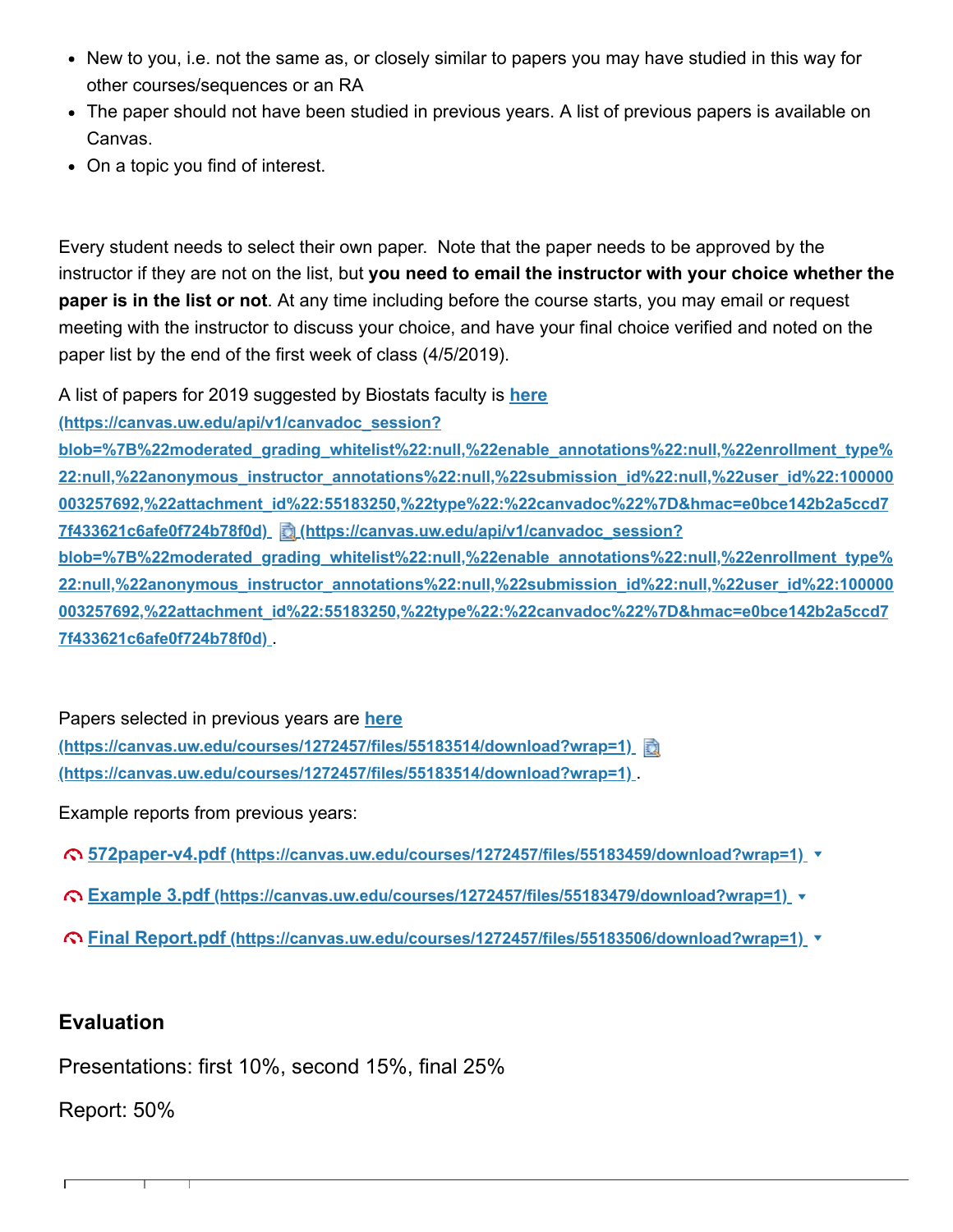|    |                         | Session# Date Session Title                                                                                                                                                                                                                                                                                                                                                                                                                                                                                                                                                                                                                                                                                                                                                                                                                                                                                                                                                                                                                              |
|----|-------------------------|----------------------------------------------------------------------------------------------------------------------------------------------------------------------------------------------------------------------------------------------------------------------------------------------------------------------------------------------------------------------------------------------------------------------------------------------------------------------------------------------------------------------------------------------------------------------------------------------------------------------------------------------------------------------------------------------------------------------------------------------------------------------------------------------------------------------------------------------------------------------------------------------------------------------------------------------------------------------------------------------------------------------------------------------------------|
| 1  | April<br>$\overline{2}$ | Introduction<br>Comparison Murphy (1997) (https://canvas.uw.edu/courses/1272457/files/55397659/download?wrap=<br>Hamada and Sitter (2004) (https://canvas.uw.edu/api/v1/canvadoc_session?<br>blob=%7B%22moderated_grading_whitelist%22:null,%22enable_annotations%22:null,%22eni<br>https://canvas.uw.edu/api/v1/canvadoc_session?<br>blob=%7B%22moderated_grading_whitelist%22:null,%22enable_annotations%22:null,%22enr                                                                                                                                                                                                                                                                                                                                                                                                                                                                                                                                                                                                                                |
| 2  | April<br>4              | Structure of a statistical paper<br>© Notes (https://canvas.uw.edu/courses/1272457/files/55464354/download?wrap=1) v<br>Personal Examples:<br>Chan et al. (2018). AoS. (https://canvas.uw.edu/courses/1272457/files/55464268/downlo<br>Chan et al. (2016) JRSSB (https://canvas.uw.edu/courses/1272457/files/55464289/down<br>Chan and Wang (2017) JASA (https://canvas.uw.edu/courses/1272457/files/55464299/d<br>Chan and Qin (2016) Biometrika. (https://canvas.uw.edu/courses/1272457/files/554643)<br>⊙ Wong and Chan (2018) Biometrika (https://canvas.uw.edu/courses/1272457/files/55464<br>Chan and Wang (2012) Biometrics (https://canvas.uw.edu/courses/1272457/files/55464<br>Chan and Wang (2010) AoAS (https://canvas.uw.edu/courses/1272457/files/55464327/d<br>Chan and Qin (2015) Biostatistics (https://canvas.uw.edu/courses/1272457/files/55464;<br>Ree and Chan (2016) Stat Med. (https://canvas.uw.edu/courses/1272457/files/55464341/<br>Containing styles and research efficacy and outcome (in psychology) (https://canvaretyles |
| 3  | April<br>9              | Literature review<br>© Notes (https://canvas.uw.edu/courses/1272457/files/55557240/download?wrap=1)                                                                                                                                                                                                                                                                                                                                                                                                                                                                                                                                                                                                                                                                                                                                                                                                                                                                                                                                                      |
| 14 | April<br>11             | Simulations<br>Notes (https://canvas.uw.edu/courses/1272457/files/55611250/download?wrap=1)<br>On the Assessment of Monte Carlo Error in Simulation Based Statistical Analyse<br>Co Design and Analysis of Monte Carlo Experiments Attacking the Conventional Wis                                                                                                                                                                                                                                                                                                                                                                                                                                                                                                                                                                                                                                                                                                                                                                                        |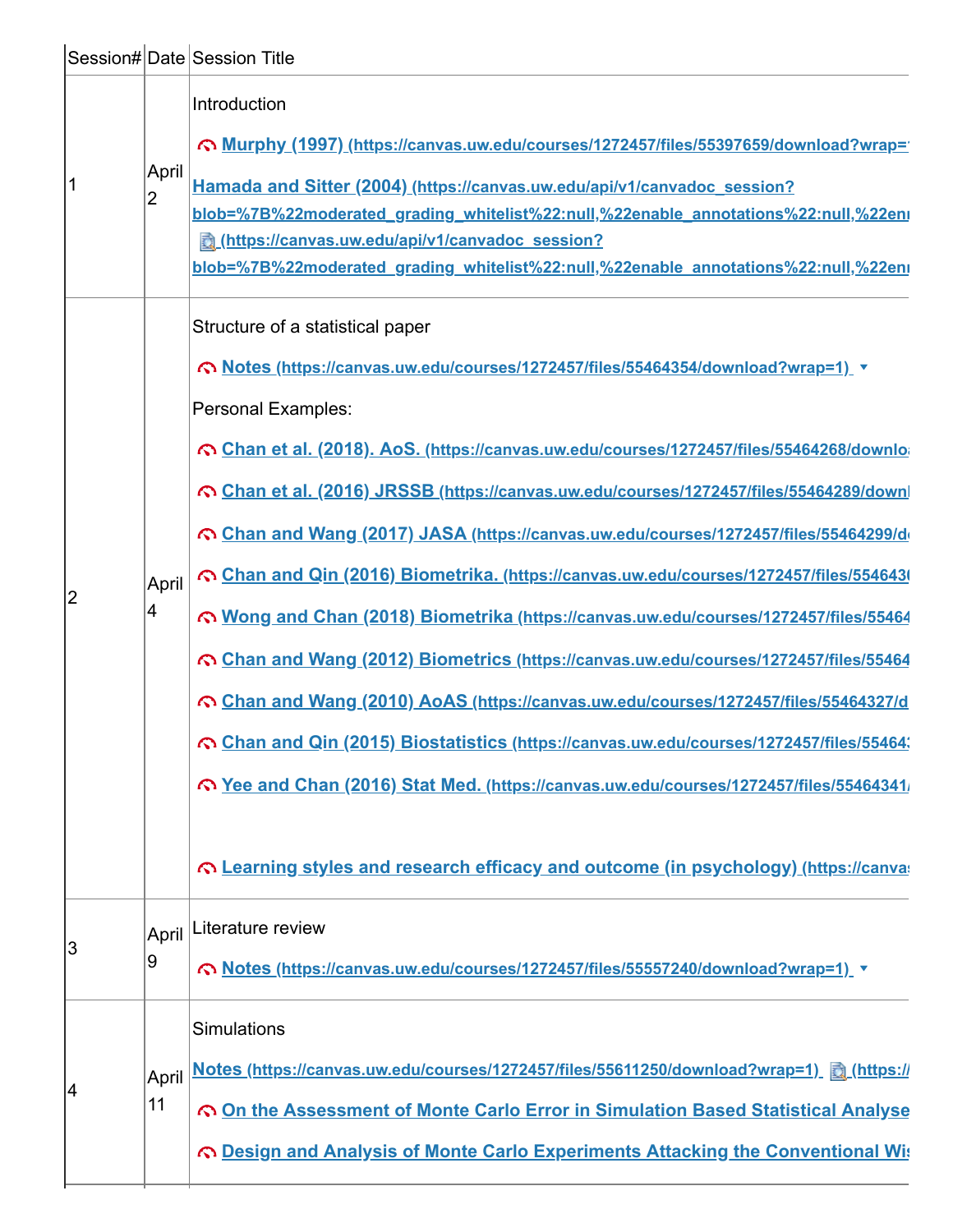|   |             | April Student presentation 1                                                              |
|---|-------------|-------------------------------------------------------------------------------------------|
|   | 16          | Xiudi Li (slides (https://canvas.uw.edu/api/v1/canvadoc session?                          |
|   |             | blob=%7B%22moderated_grading_whitelist%22:null,%22enable_annotations%22:null,%22en        |
|   |             | chttps://canvas.uw.edu/api/v1/canvadoc_session?                                           |
|   |             | blob=%7B%22moderated_grading_whitelist%22:null,%22enable_annotations%22:null,%22en        |
|   |             |                                                                                           |
|   |             | Edward Zhao ( C slides (https://canvas.uw.edu/courses/1272457/files/55726151/download?    |
|   |             | Eric Morenz (slides (https://canvas.uw.edu/api/v1/canvadoc session?                       |
|   |             | blob=%7B%22moderated_grading_whitelist%22:null,%22enable_annotations%22:null,%22en        |
|   |             | complete that the session?                                                                |
|   |             | blob=%7B%22moderated_grading_whitelist%22:null,%22enable_annotations%22:null,%22en        |
|   |             | Thayer Fisher ( C slides (https://canvas.uw.edu/courses/1272457/files/55726155/download?  |
|   |             | Student presentation 1                                                                    |
|   | April       |                                                                                           |
| 6 | 18          | Tianyu Zhang ( C slides (https://canvas.uw.edu/courses/1272457/files/55728905/download?   |
|   |             |                                                                                           |
|   |             | Sijia Li ( C slides (https://canvas.uw.edu/courses/1272457/files/55728913/download?wrap=1 |
|   |             | Student presentation 1                                                                    |
|   |             | Spencer Hansen ( @ slides (https://canvas.uw.edu/courses/1272457/files/55728922/downloa   |
| 7 | April<br>23 | Kun Yue ( <>> Slides (https://canvas.uw.edu/courses/1272457/files/55733330/download?wrap  |
|   |             | Si Cheng ( Costides (https://canvas.uw.edu/courses/1272457/files/55733335/download?wrap   |
|   |             | Yiqun Chen (slides)                                                                       |
|   |             |                                                                                           |
|   |             | Student presentation 1                                                                    |
|   | April       | Xu Wang ( @ slides (https://canvas.uw.edu/courses/1272457/files/55733456/download?wrap    |
| 8 | 25          | Angela Zhang ( @ slides (https://canvas.uw.edu/courses/1272457/files/55733452/download?   |
|   |             | Hyunju Son ( C slides (https://canvas.uw.edu/courses/1272457/files/55733447/download?wr   |
|   |             |                                                                                           |
| 9 | April<br>30 | Understanding statistical methods                                                         |
|   |             | Notes (https://canvas.uw.edu/courses/1272457/files/56086886/download?wrap=1) v            |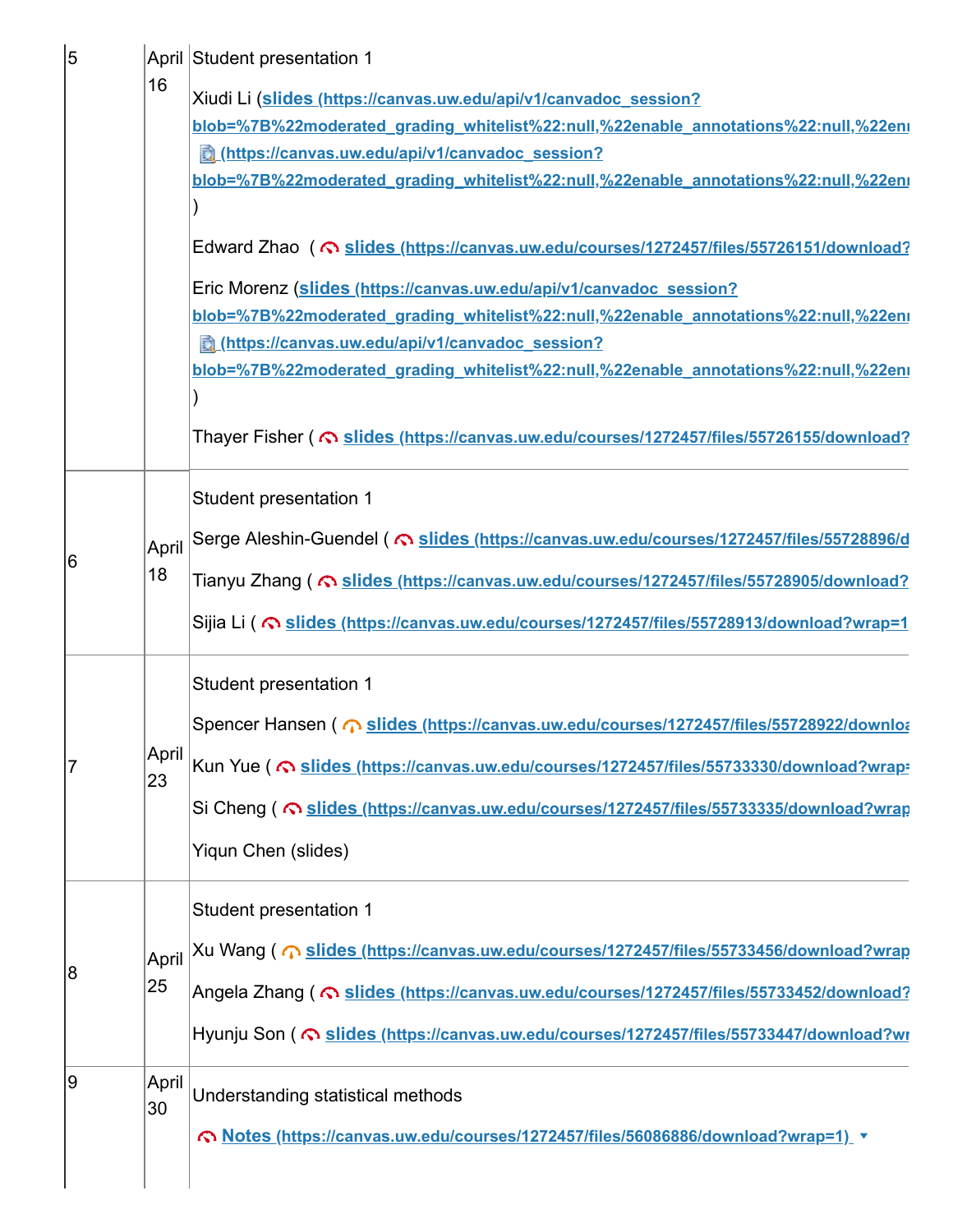|    |                       | © Example 1 (https://canvas.uw.edu/courses/1272457/files/56086970/download?wrap=1) $\rightarrow$<br>C Example 2 (https://canvas.uw.edu/courses/1272457/files/56086983/download?wrap=1) v                                                                                                                                                                                                                                                                                                                                                                                                                                     |
|----|-----------------------|------------------------------------------------------------------------------------------------------------------------------------------------------------------------------------------------------------------------------------------------------------------------------------------------------------------------------------------------------------------------------------------------------------------------------------------------------------------------------------------------------------------------------------------------------------------------------------------------------------------------------|
| 10 | May<br>$\overline{2}$ | Presenting statistical methods<br>© Notes (https://canvas.uw.edu/courses/1272457/files/56146130/download?wrap=1)<br>C Example 1 (manuscript) (https://canvas.uw.edu/courses/1272457/files/56146143/downlo<br>Comple 2 (manuscript) (https://canvas.uw.edu/courses/1272457/files/56146151/downlog<br>Comple 3 (presentation) (https://canvas.uw.edu/courses/1272457/files/56146173/down                                                                                                                                                                                                                                       |
| 11 | May<br>7              | <b>Student presentation 2</b><br>Yiqun Chen (slides (https://canvas.uw.edu/api/v1/canvadoc session?<br>blob=%7B%22moderated_grading_whitelist%22:null,%22enable_annotations%22:null,%22en<br>chttps://canvas.uw.edu/api/v1/canvadoc_session?<br>blob=%7B%22moderated_grading_whitelist%22:null,%22enable_annotations%22:null,%22eni<br>Serge Aleshin-Guendel ( Co slides (https://canvas.uw.edu/courses/1272457/files/56254180/d<br>Xu Wang ( m slides (https://canvas.uw.edu/courses/1272457/files/56254189/download?wrap<br>Kun Yue ( Constitute Sides (https://canvas.uw.edu/courses/1272457/files/56254196/download?wrap |
| 12 | May<br>9              | <b>Student presentation 2</b><br>Edward Zhao<br>Si Cheng<br>Xiudi Li<br>Hyunju Son                                                                                                                                                                                                                                                                                                                                                                                                                                                                                                                                           |
| 13 | May<br>14             | <b>Student presentation 2</b><br>Tianyu Zhang<br><b>Eric Morenz</b><br>Spencer Hansen                                                                                                                                                                                                                                                                                                                                                                                                                                                                                                                                        |
| 14 | May<br>16             | <b>Student presentation 2</b><br>Sijia Li                                                                                                                                                                                                                                                                                                                                                                                                                                                                                                                                                                                    |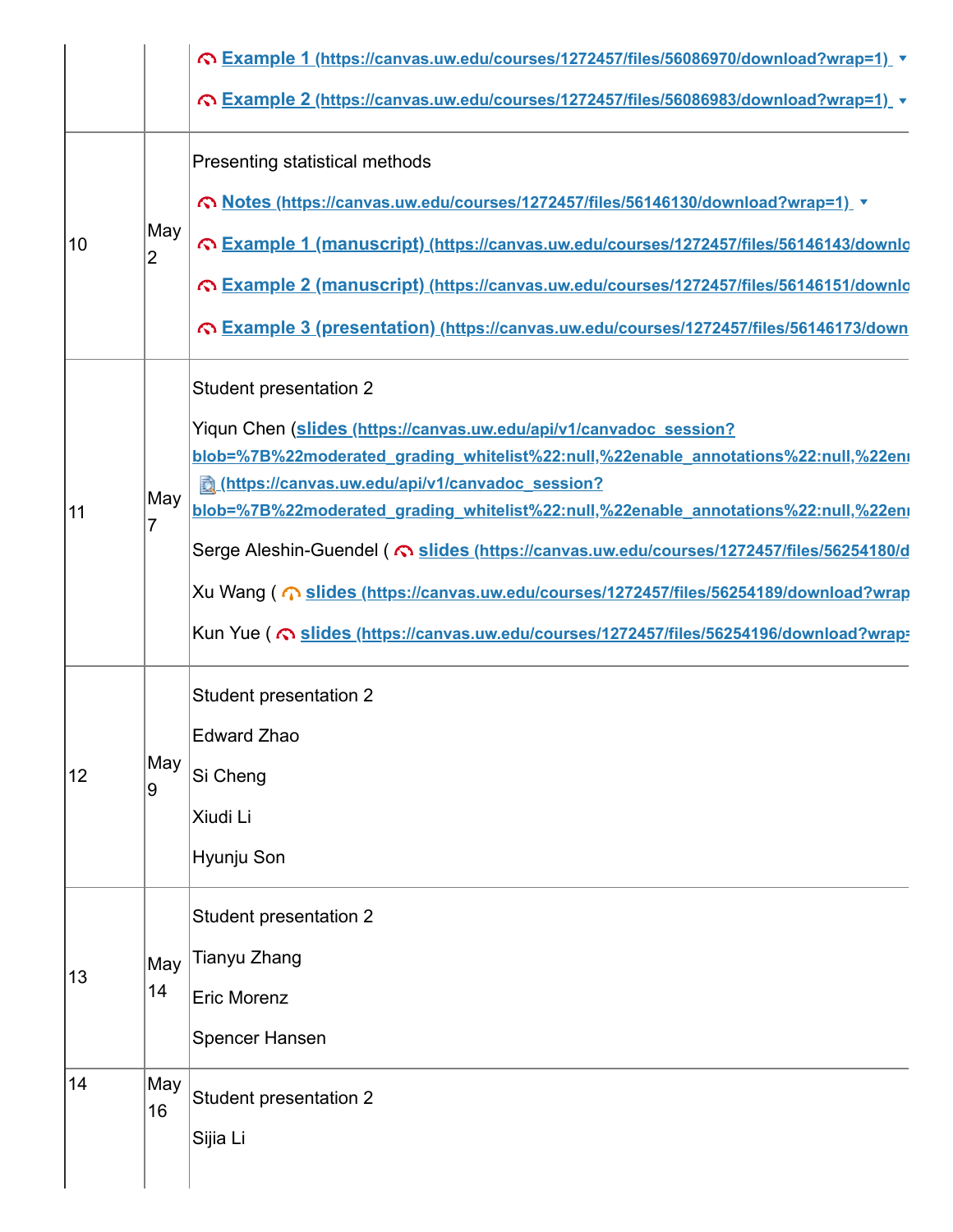|    |                         | Angela Zhang                                                                               |
|----|-------------------------|--------------------------------------------------------------------------------------------|
|    |                         | <b>Thayer Fisher</b>                                                                       |
| 15 | May<br>21               | Finishing a paper                                                                          |
| 16 | May<br>23               | Submission and peer review                                                                 |
| 17 | May<br>28               | Student presentation 3<br>Si Cheng<br>Eric Morenz<br>Sijia Li<br>Tianyu Zhang              |
| 18 | May<br>30               | Student presentation 3<br>Yiqun Chen<br><b>Thayer Fisher</b><br>Hyunju Son<br>Angela Zhang |
| 19 | $\overline{\mathbf{4}}$ | Student presentation 3<br>June Edward Zhao<br>Kun Yue<br>Serge Aleshin-Guendel             |
| 20 | June<br>6               | Student presentation 3<br>Xiudi Li<br>Xu Wang<br>Spencer Hansen                            |

Current student selections (will update frequently):

Serge Aleshin-Guendel: E. Johndrow, K. Lum and D. B. Dunson. Theoretical limits of microclustering for record linkage. Biometrika.